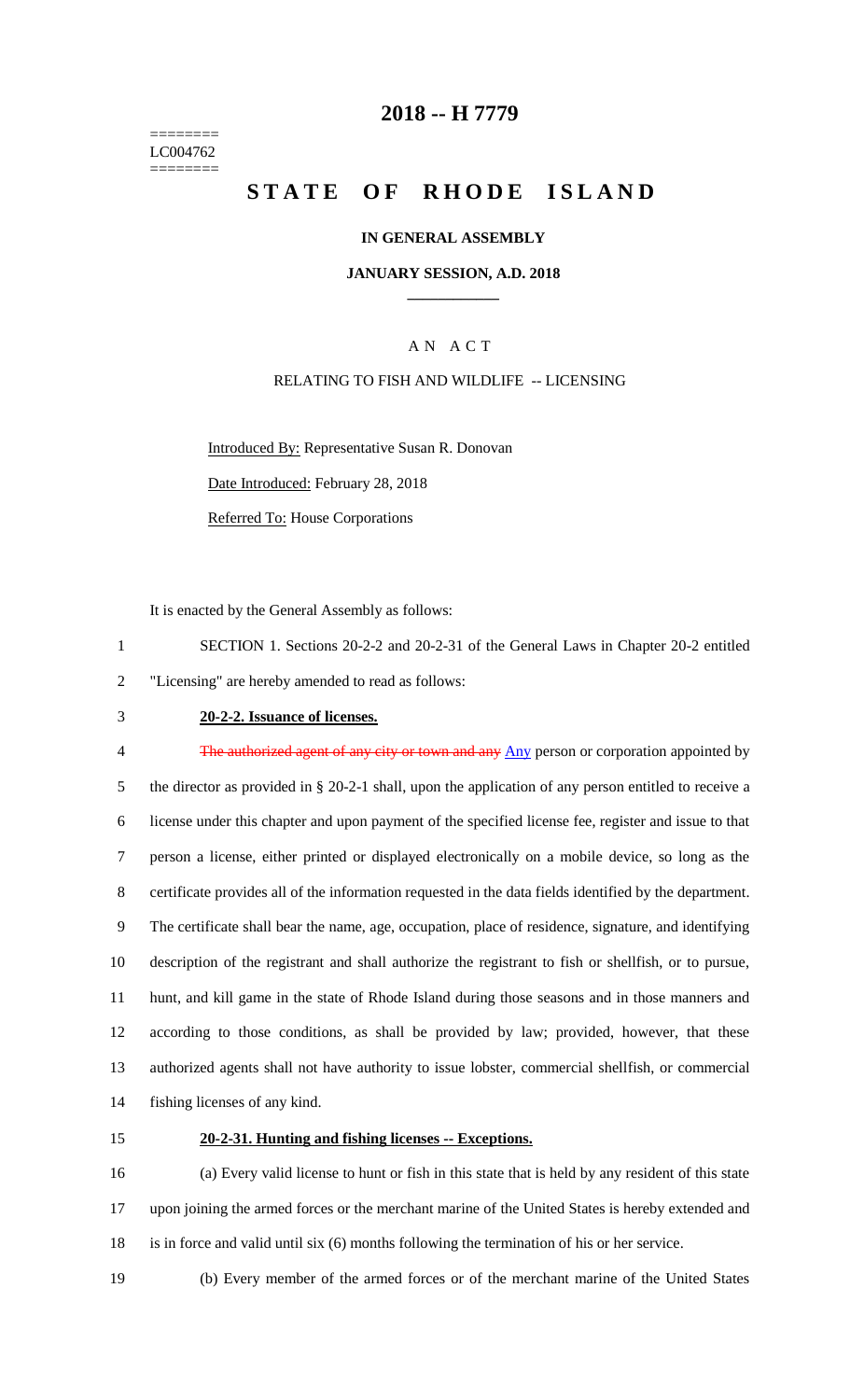may hunt or fish in this state if that person procures a hunting or fishing license issued by the state of Rhode Island, the fee for which is that charged for a resident civilian.

 (c) Every man or woman who was a part of the armed forces of the United States government and is now a one hundred percent (100%) disabled veteran, and any man or woman who is one hundred percent (100%) permanently disabled, is entitled, subject to the provisions of this title, to receive a license to hunt and/or fish in this state; and upon the presentation of his or her necessary military discharge identification and/or disability papers, as prescribed by the department of environmental management, shall, at the discretion of the licensing authority, receive, without the payment of any license fee, a continuing special form of license authorizing the man or woman to hunt and/or fish in this state in accordance with the provisions of this title and regulations issued pursuant to this title for so long as he or she so desires; provided, however, that the man or woman, having once made application for this license, shall not again be required to appear before the licensing authority to present his or her papers.

 (d) A freshwater fishing license is not required of any blind person. For the purposes of this section, a person is blind only if his or her central visual acuity does not exceed 20/200 in the better eye with correcting lenses or if his or her visual acuity is greater than 20/200 but is accompanied by a limitation in the fields of vision such that the widest diameter of the visual 18 field subtends an angle no greater than twenty degrees  $(20^{\circ})$ .

 (e) Every resident man or woman over the age of sixty-five (65) years is entitled, subject to the provisions of this title and the regulations issued pursuant to this title, to receive a special permanent license to hunt and/or fish in this state for which there is no fee.

 (f) Any man or woman who is one hundred percent (100%) permanently disabled may 23 apply to the clerk of any city or town to receive a license to fish in this state, and upon presentation of a proof of his or her disability as prescribed by the department of environmental management, receive, without the payment of any license fee, a continuing special form of license authorizing the man or woman to fish in this state for so long as he or she so desires; provided, however, that the man or woman, having once made application for this license, shall not again be required to appear before the licensing authority to present his or her papers.

 (g) The director may, by regulation, designate no more than two (2) days in each year, which may or may not be consecutive, during which residents and nonresidents may, without having a license and without payment of any fee, exercise the privileges of a holder of a freshwater fishing license. These persons are subject to all other limitations, restrictions, conditions, laws, rules, and regulations applicable to the holder of a freshwater fishing license.

(h) For the purpose of this section, "man or woman who is one hundred percent (100%)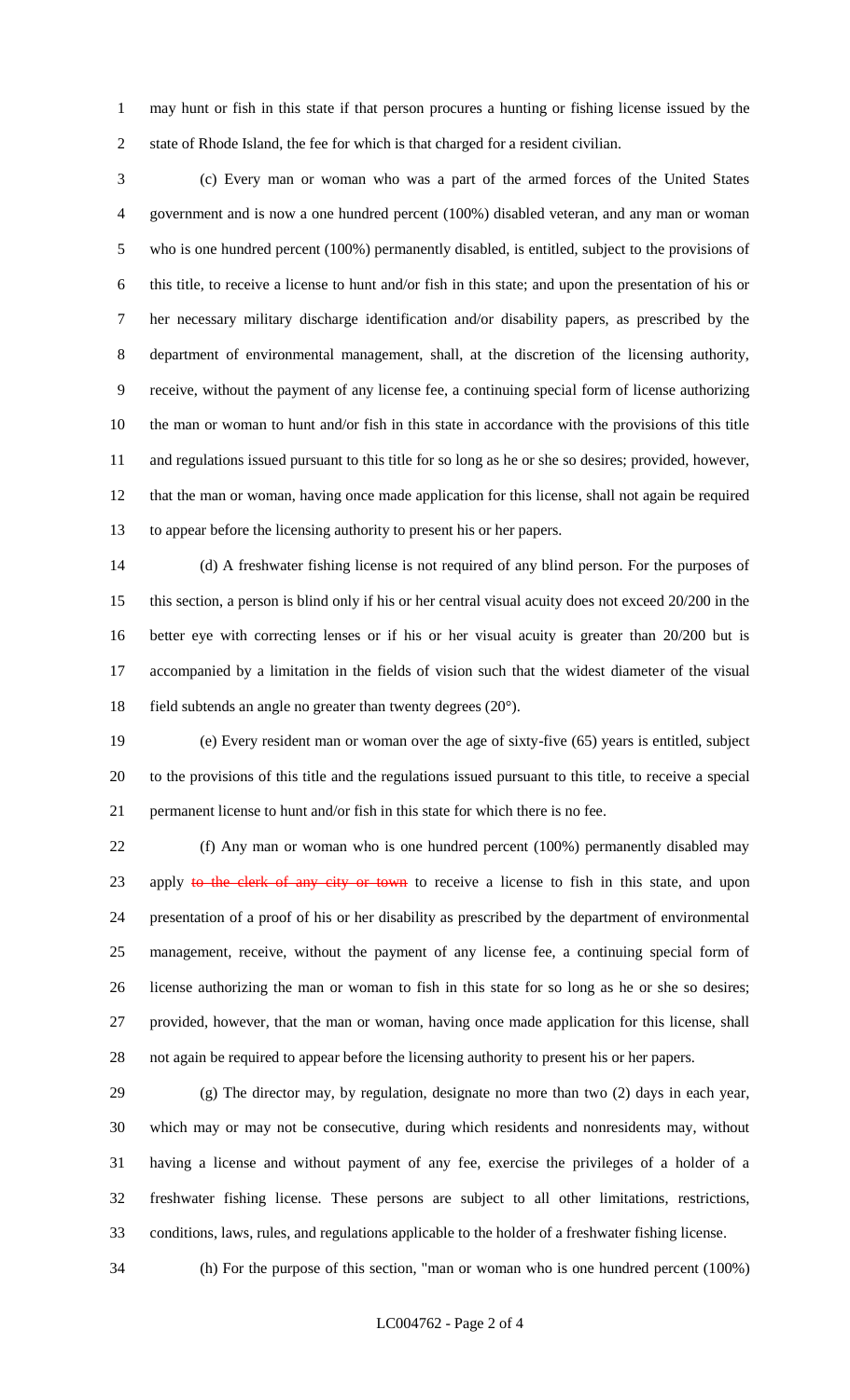- permanently disabled" means an individual who has a physical or mental impairment and is
- receiving:
- (1) Social Security Disability Insurance Benefits (SSDI);
- (2) Supplemental Security Income benefits (SSI).
- All licenses that are issued to persons who qualify pursuant to this subsection shall be issued without the requirement of the payment of a fee and shall expire annually on February 28 of each year. Persons seeking the issuance or reissuance of licenses shall be required to present documentation establishing that the applicant is qualified, or remains qualified, pursuant to this subsection.
- 

SECTION 2. This act shall take effect upon passage.

======== LC004762 ========